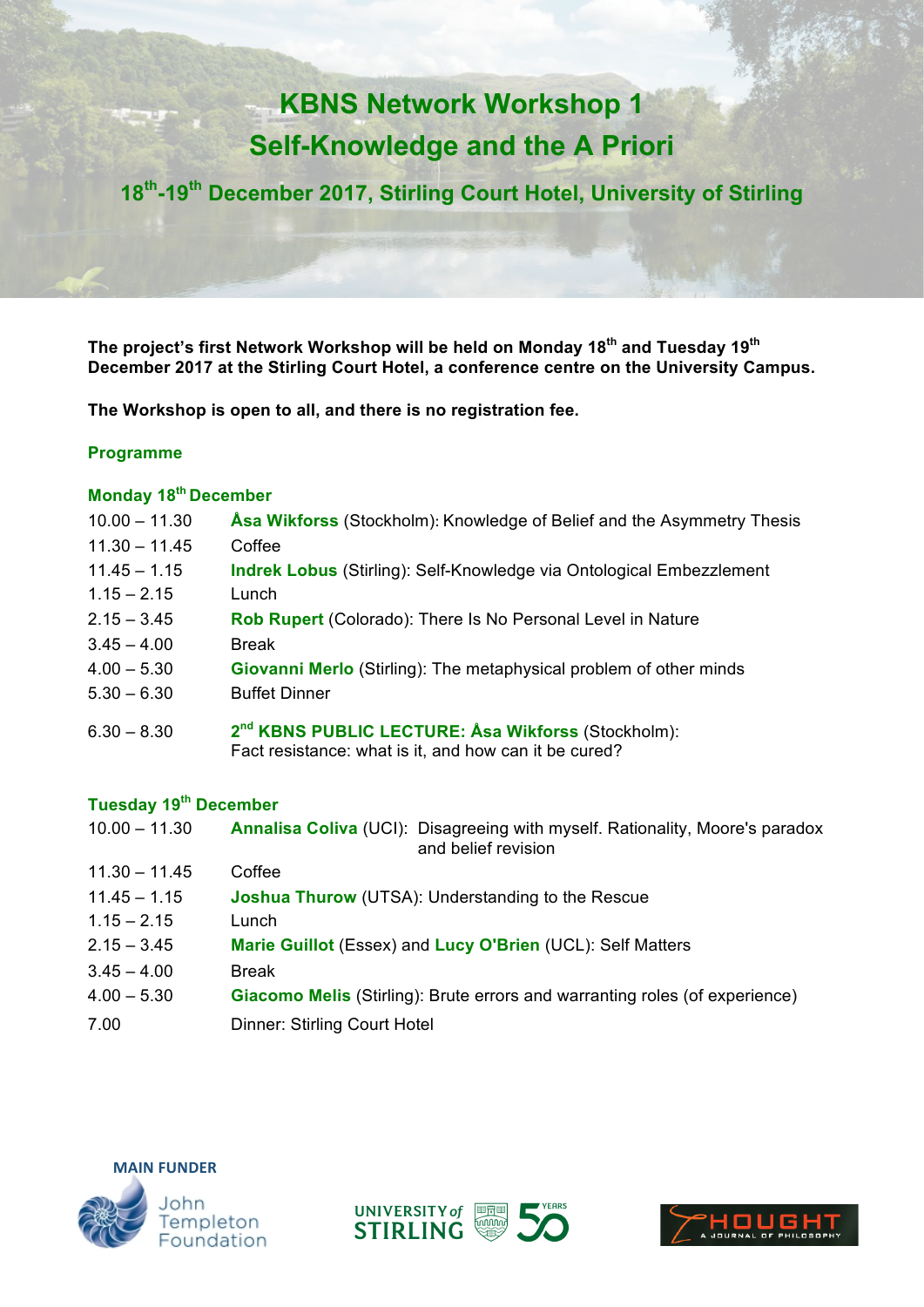## **ABSTRACTS DAY 1**

#### **Åsa Wikforss** (Stockholm), "Knowledge of Belief and the Asymmetry Thesis"

The epistemological problem of other minds is typically set against the background of the asymmetry thesis: The idea that we know our own minds in a very different way than we know the minds of others. Whereas self-knowledge is direct, non-inferential, and secure, it is held, knowledge of others is indirect, inferential, and unreliable. However, the asymmetry thesis is not beyond dispute, and it has been questioned both by psychologists and philosophers, in particular when it comes to the propositional attitudes. In the talk I focus on the asymmetry thesis as applied to the case of belief. I argue that first-person knowledge of belief is best understood as inferential. I then discuss what the implications are for the asymmetry thesis, and for the traditional problem of other minds in the case of belief.

#### **Indrek Lobus** (Stirling), "Self-Knowledge via Ontological Embezzlement"

Jane Heal (2001) proposes an account of first-person authority on which mental states are constituted by first-person thoughts about those mental states but which purports to avoid any conflict with naturalism about the mind. Her explanation to how the conflict is avoided is that a naturalistic account of the mind provides an outline for a mental state that can be filled in by a second-order thought. It is far from clear, however, what this means. Building on the works of Charles Travis, I will introduce the idea of shifting ontological standards as a way of understanding Heal's explanation, in the hope of making it not only intelligible but plausible. Once set up, the framework of ontological standards does make some parts of Heal's original proposal superfluous but also introduces interesting implications to it, notably the possibility of third-person authority.

#### **Rob Rupert** (Colorado), "There Is No Personal Level in Nature"

Many philosophers of mind accept the existence of an ontologically distinctive personal level, while also taking work in cognitive science to bear on debates in philosophy of mind. It is common to wed these two commitments by joining the following claims: (a) humans have privileged access to personal-level facts, about personal-level states, capacities, abilities, or competencies; (b) those facts constitute the explananda of cognitive science; and (c) the job of cognitive science is to identify the (perhaps fascinating) subpersonal ways in which those states, capacities, or abilities are realized, implemented, or made intelligible. I argue that this collection of claims is, from the standpoint of cognitive science, unstable. To the extent that cognitive science tells us anything about the personal level, it would appear, at present, to be that the personal level does not exist.

#### **Giovanni Merlo** (Stirling), "The Metaphysical Problem of Other Minds"

It is customary to distinguish an epistemological and a conceptual version of the problem of other minds. The epistemological problem challenges our claim to know that others have minds like our own. The conceptual problem challenges our ability even to conceive of other minds as similar to ours. This paper discusses a different, 'metaphysical' version of the problem of other minds. The metaphysical problem aims to show that – quite independently of any limitations concerning what we can know or conceive to be the case – other minds cannot be like our own. I will argue that one main source of this problem lies in the infamous principle that, when it comes to consciousness, no distinction can be sensibly drawn between appearance and reality. I will then suggest that, insofar as we do not want to call that principle into question, we should seriously consider the possibility of embracing the conclusion of the problem, while reconceiving facts of consciousness as subjective rather than objective in nature.

#### **KBNS PUBLIC LECTURE**

**Åsa Wikforss** (Stockholm), "Fact Resistance: what is it, and how can it be cured?"

As a result of the political events during 2016 the concept of fact resistance, together with post-truth, has become prominent. Professor Wikforss will examine fact resistance from a philosophical point of view. She will also consider the psychological mechanisms behind it, and how these interact with the new fragmented media situation. Can we counteract fact resistance?





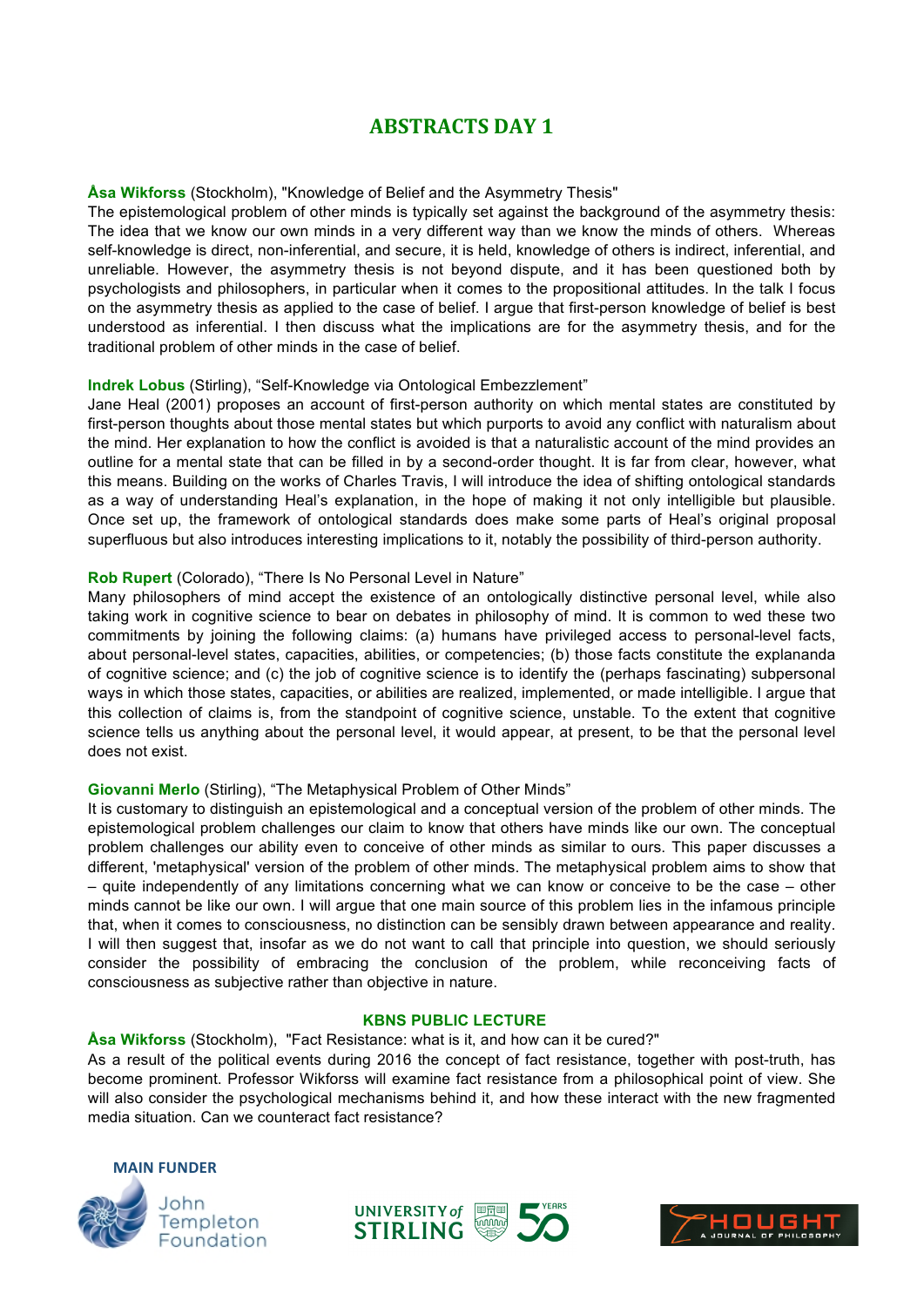### **ABSTRACTS DAY 2**

**Annalisa Coliva** (UCI), "Disagreeing with myself. Rationality, Moore's paradox, self-deception and belief revision"

In this talk, I explore the idea of intrapersonal disagreement. In particular, I investigate the conditions in which one can be said to disagree with oneself either diachronically or synchronically. I present a puzzling case of intrapersonal synchronic disagreement and explore its consequences with respect to several issues. First, the correct account of belief, which, I argue, is a genus that comes in two species – that is, as a disposition and as a commitment. Secondly, the correct account of self-deception, which, in my view, consists in a conflict between one's beliefs as dispositions and as commitments. Thirdly, the correct account of the condition that needs to be fulfilled in order to have genuine disagreement tout court and of the different ways in which it can be satisfied. Fourthly, the correct account of Moore's paradox and, finally, the relevance of this distinction for belief revision and the nature of rationality norms.

#### **Josh Thurow** (UTSA), "Understanding to the Rescue":

Timothy Williamson has recently argued that "the a priori-a posteriori does not cut at the epistemological joints" (2013:294). The a priori isn't, in some crucial sense, epistemically important. In this paper I argue that his critique rests on too thin a notion of the understanding that, according to a prominent view, grounds a priori knowledge. A more adequate understanding of understanding will clarify the distinction between experience enabling understanding and experience providing positive evidential support, thereby showing that two premises undergirding Williamson's argument are false. Even defenders of the a priori have sometimes employed too thin a notion of understanding, thus inviting Williamson's critique. I conclude by outlining some constraints, suggested by my response to Williamson, on how to properly understanding the understanding that grounds a priori knowledge.

#### **Marie Guillot** (Essex) and **Lucy O'Brien** (UCL), "Self Matters"

That something will happen to me is a reason to care about it in a particular way. Suppose I took part in a randomised trial where one of ten participants was given a tablet containing a new drug against migraine, and the others a placebo. Unfortunately, halfway through the trial, the scientists discover that the drug has unwanted side-effects: the person who took it is at risk of getting a permanent headache for the rest of her life. Learning this is a reason for me to feel sorry for the unlucky participant who took the active substance. Learning that I took the active substance, however, provokes a reaction that is not just likely to be stronger, but also of a different kind; shock, fear, perhaps anger. This is what we may call "self-concern": representing a future or possible event as involving me makes it matter in a special way. As Setiya (2015) puts it, it might seem as though there are reasons, in the practical realm, whose force turns on their first-person character. Setiya goes on to reject the self-concern thesis, based on the argument that if we look at how the first-person concept works, we find no grounds for caring particularly about its referent. Our goal, in this talk, is to try and rescue the self-concern intuition. We will challenge Setiya's argument, calling into question his conception of reasons, his understanding of the self-concept and his interpretation of self-concern itself.

#### **Giacomo Melis** (Stirling), "Brute errors and warranting roles (of experience)"

Taking the lead from the discussion of various cases of epistemic defeat of an ordinary perceptual warrant, I will distinguish between brute errors and cognitive failures. I will then go on to consider the distinction between factors that play an enabling role and factors that play the warranting role in some agent's warrant to believe a proposition P, and will suggest that brute errors always affect what plays the warranting role. I will then focus on a priori warrants and use the framework sketched in the first part of the talk to support the conjecture that a priori warrants are immune to brute errors. I will conclude with some tentative suggestions about possible analogies with the defeat of warrants about one's mental states.





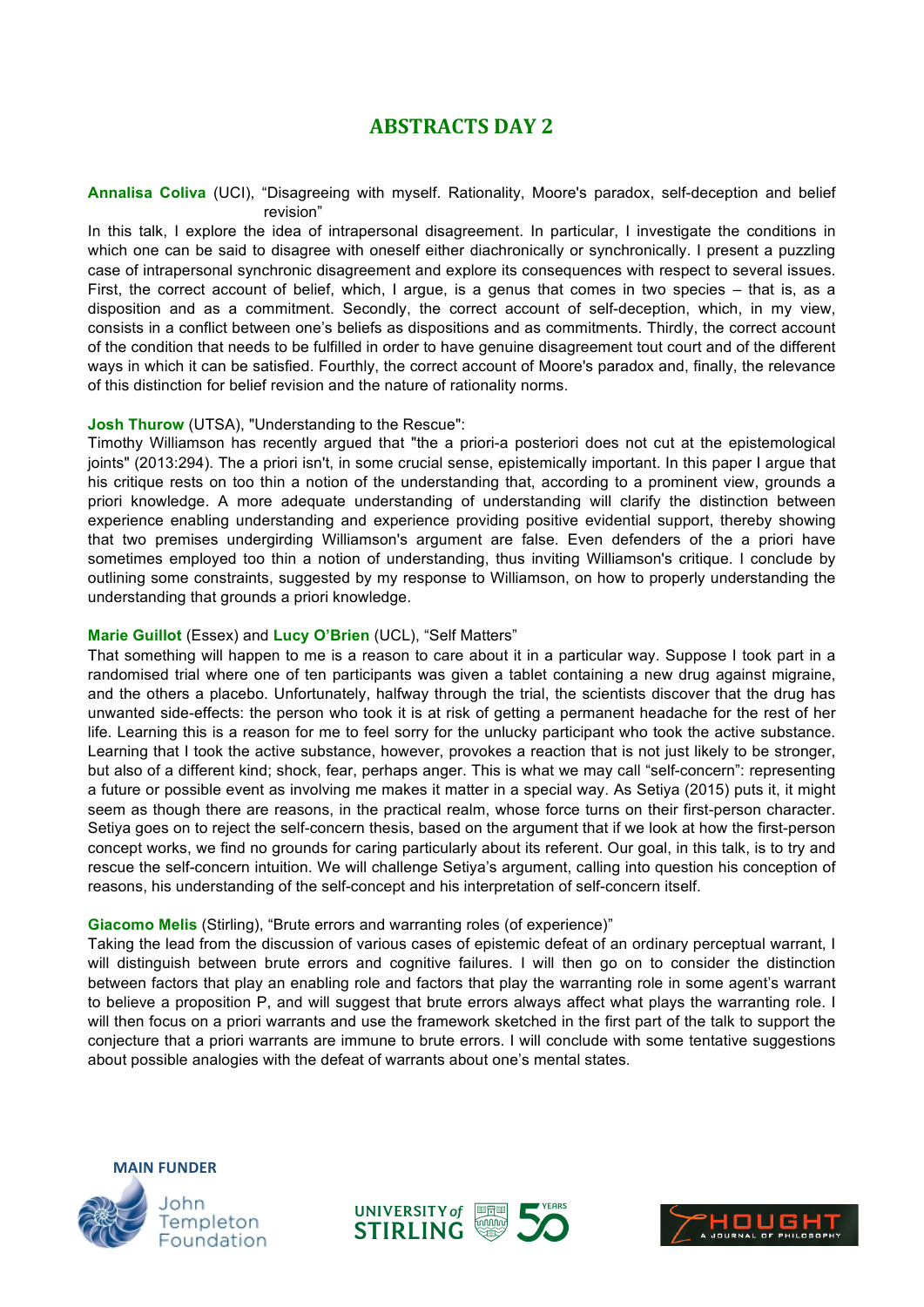## **KBNS Network Workshop 1 Self-Knowledge and the A Priori**

## **18th-19th December 2017, Stirling Court Hotel, University of Stirling**

## **PRACTICAL INFORMATION**

#### **TRAVEL TO STIRLING**

Both Edinburgh and Glasgow airports are very well connected with Stirling by public transport (unless at night times; please let us know if you're arriving after 9pm and before 7am).

#### *From Edinburgh airport:*

There's a shuttle bus (*Airlink, Service 100*) from just outside the airport terminal. This service will bring you to either of *Haymarket* and *Waverley* train stations. From either of those you can get a train to Stirling (if you leave the shuttle at Haymarket you'll save some minutes). You don't need to get the train tickets in advance and can do so via machines or at a desk with a human being.

#### *From Glasgow airport:*

There's a shuttle bus (First Group, Service 500 or 77) from outside the airport terminal. You want to get off the bus at *Glasgow Queen Street train station*. (N.B.: The bus also calls at *Glasgow Central—a* different train station and not the one you want.) From *Glasgow Queen Street* you can get a train to Stirling. You don't need to get the train tickets in advance and can do so via machines or at a desk with a human being.

#### *Journey planner:*

If you want to check times, alternative routes, etc., play a little bit with this (reliable) journey planner: http://www.travelinescotland.com/

#### **AROUND STIRLING**

#### **Accommodation:**

Accommodation for Invited Speakers and Network Members is pre-booked at the Stirling Court Hotel (on campus), which is also the venue of the workshop. http://www.stirlingcourthotel.co.uk/ For those network members not based in Stirling, the default booking is 3 nights, arriving on Sunday  $17<sup>th</sup>$  and departing on Wednesday 20<sup>th</sup>.

Please let us know at your earliest convenience any amendment needed to this default booking. (Email to:  $sr22@stir.ac.uk$ ) Thanks!

#### **Shops on Campus:**

They can be checked here: https://www.stir.ac.uk/campus-life/campus-facilities/shops/ They are all in "The Atrium" (less than 10 minute walk from the workshop venue)

**Campus Maps:** Several maps of the campus can be found here: http://www.stir.ac.uk/about/getting-here/maps/

#### **Internet access while on campus:**

The campus is covered with Eduroam signal, so you should be able to access it with your existing accounts. (If you're not an Eduroam user but would like internet access while on campus, please let me know and we'll take it from there.)

#### **MAIN FUNDER**